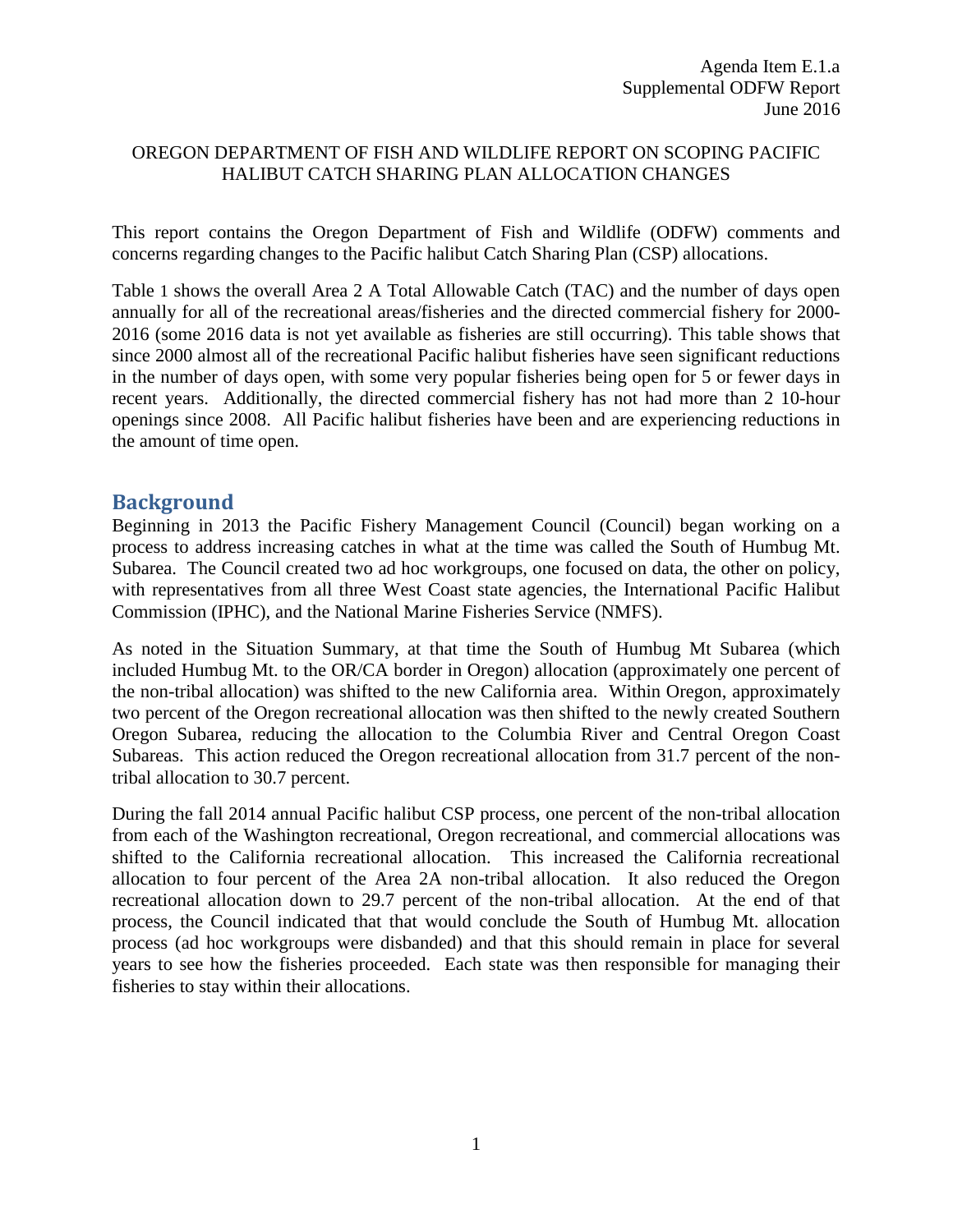| Year     | <b>Puget</b><br>Sound<br>East | Puget<br>Sound<br>West | North.<br><b>WA</b> | South.<br><b>WA</b><br><b>Primary</b> | South.<br><b>WA</b><br><b>Nearshore</b> | Columbia<br><b>River</b><br><b>All-Depth</b> | Central<br><b>OR Spring</b><br><b>All-Depth</b> | <b>Central OR</b><br><b>Summer</b><br><b>All-Depth</b> | Central<br>OR<br><b>Nearshore</b> | South of<br>Humbug<br>$Mt^{a, b}$ | Southern<br>OR   | Calif.           | <b>Directed</b><br>Comm.<br><b>Fishery</b> | 2A TAC<br>$(lbs.)$ |
|----------|-------------------------------|------------------------|---------------------|---------------------------------------|-----------------------------------------|----------------------------------------------|-------------------------------------------------|--------------------------------------------------------|-----------------------------------|-----------------------------------|------------------|------------------|--------------------------------------------|--------------------|
| 2000     |                               |                        | 36                  | $20\,$                                |                                         | 90                                           |                                                 | 6                                                      | 153                               | 153                               |                  |                  | 3                                          | 830,000            |
| 2001     |                               |                        | 29                  | 19                                    |                                         | 45                                           |                                                 | 9                                                      | 153                               | 153                               |                  |                  | 6                                          | 1,140,000          |
| 2002     |                               |                        | 23                  | 52                                    |                                         | 25                                           | $\,8\,$                                         | 8                                                      | 153                               | 153                               |                  |                  | 3                                          | 1,310,000          |
| 2003     |                               |                        | 20                  | 41                                    |                                         | 152                                          | 9                                               | 22                                                     | 184                               | 153                               |                  |                  | 4                                          | 1,310,000          |
| 2004     |                               |                        | 14                  | 45                                    |                                         | 86                                           | 16                                              | 26                                                     | 184                               | 184                               |                  |                  | 4                                          | 1,480,000          |
| 2005     |                               |                        | 9                   | 30                                    |                                         | 59                                           | 21                                              | 39                                                     | 170                               | 184                               |                  |                  | 4                                          | 1,330,000          |
| 2006     | 70                            | 72                     | $\tau$              | 17                                    |                                         | $42\,$                                       | 21                                              | 15                                                     | 144                               | 184                               |                  |                  | 3                                          | 1,380,000          |
| 2007     | 68                            | 71                     | 14                  | $\tau$                                |                                         | 36                                           | 24                                              | 21                                                     | 139                               | 184                               |                  |                  | 4                                          | 1,340,000          |
| 2008     | 64                            | 59                     | 13                  | 13                                    | $\overline{\phantom{a}}$                | 39                                           | 24                                              | 23                                                     | 184                               | 184                               |                  |                  | 4                                          | 1,220,000          |
| 2009     | 43                            | 43                     | 6                   | 11                                    | 143                                     | 31                                           | 18                                              | $\mathfrak{Z}$                                         | 109                               | 184                               |                  |                  | $\overline{c}$                             | 950,000            |
| 2010     | 30                            | 22                     | 7                   | $\tau$                                | 151                                     | 49                                           | 14                                              | $\overline{c}$                                         | 79                                | 184                               |                  |                  |                                            | 810,000            |
| 2011     | 24                            | 23                     | 8                   | 7                                     | 90                                      | $48\,$                                       | 15                                              | $\mathfrak{2}$                                         | 147                               | 184                               |                  |                  | $\overline{2}$                             | 910,000            |
| 2012     | 15                            | 30                     | 7                   | 5                                     | 33                                      | 60                                           | 17                                              | $\overline{4}$                                         | 83                                | 184                               |                  |                  | $\mathfrak{2}$                             | 989,000            |
| 2013     | 12                            | $8\,$                  | 4                   | 5                                     | $\sim$                                  | 66                                           | 15                                              | $\overline{c}$                                         | 21                                | 184                               |                  |                  | 2                                          | 990,000            |
| 2014     | 11                            | $8\,$                  | 4                   | $\sqrt{5}$                            | $\overline{\phantom{a}}$                | 87                                           | 12                                              | 4                                                      | 123 <sup>c</sup>                  |                                   | 184 <sup>d</sup> | $184$ $^{\rm a}$ | $\overline{c}$                             | 960,000            |
| 2015     | 11                            | $\,8\,$                | 3                   | $\overline{4}$                        | 77                                      | 19                                           | 12                                              | 14                                                     | $123$ c, d                        |                                   | 184              | 57               | $\overline{c}$                             | 970,000            |
| $2016^e$ | 8                             | $8\,$                  | 5                   | $\overline{4}$                        | $\rm N/A$                               | 19                                           | 14                                              | $\rm N/A$                                              | $\rm N/A$                         |                                   | $\rm N/A$        | N/A              | $\rm N/A$                                  | 1,140,000          |

**Table 1. Number of days open to Pacific halibut fishing by sector and year, with the Area 2A total allowable catch (TAC).**

a not managed inseason; open dates set pre-season

<sup>b</sup> included Oregon south of Humbug Mountain and California

<sup>c</sup> fishery start date moved from May 1 to July 1

<sup>d</sup> quota shifted inseason from another Oregon fishery to keep open longer

<sup>e</sup> data for seasons that have attained their allocations and are closed for the remainder of 2016

 $N/A =$  fishery ongoing,; total days open not yet available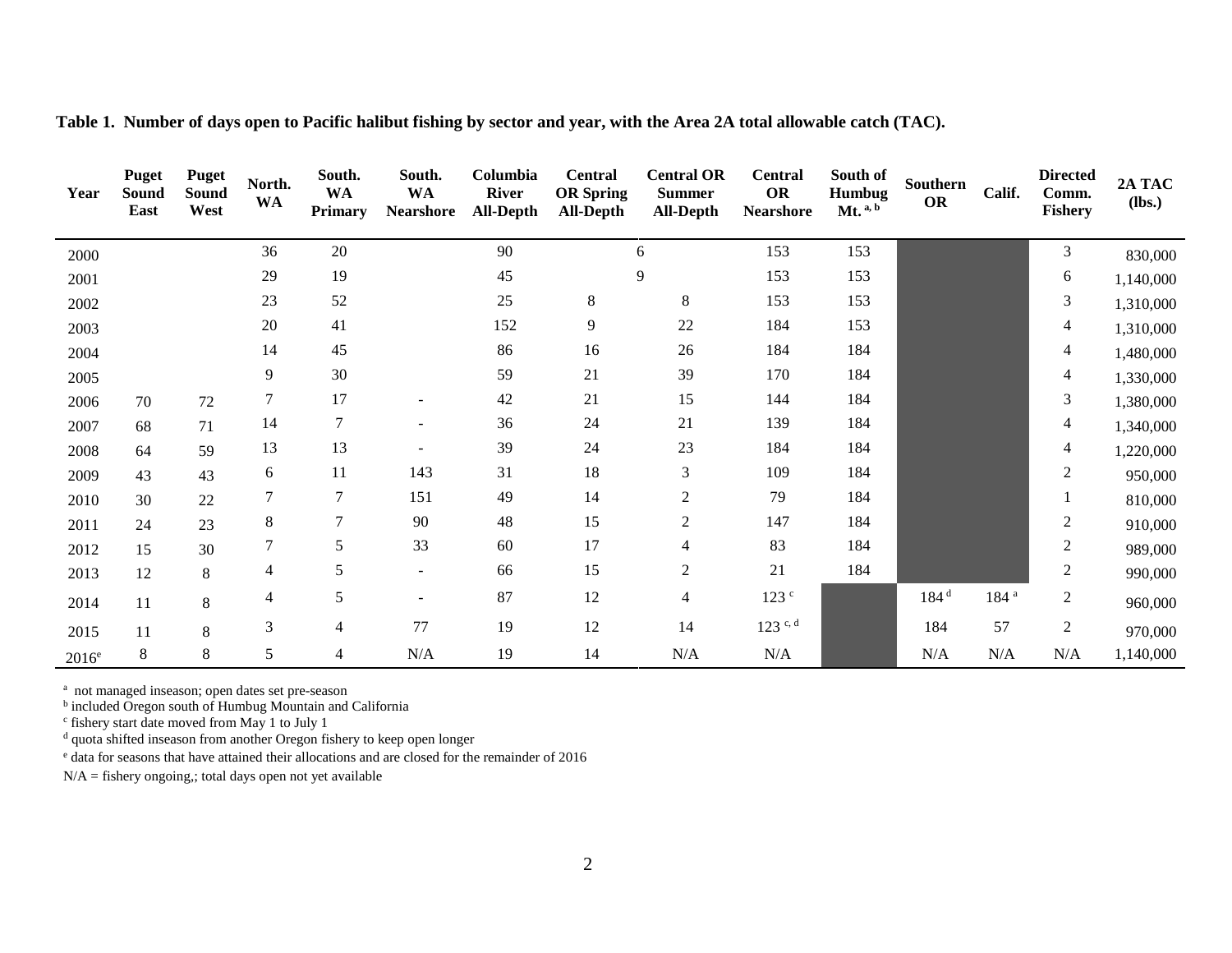# **Current Proposal**

After less than one full year under the new allocations and inseason management, a proposal by California recreational representatives on the Groundfish Advisory Subpanel (GAP) to move an additional one percent from each of the Washington and Oregon recreational allocations to the California recreational allocation was included in the GAP September 2015 Pacific halibut CSP report [\(Agenda Item I.1.a., Supplemental GAP Report\)](http://www.pcouncil.org/wp-content/uploads/2015/09/I1a_SUP_GAP_Rpt_SEPT2015BB.pdf). This proposal would result in Oregon recreational allocation being shifted to the California recreational sector for a third time in the last four years, resulting in a cumulative reduction of the Oregon recreational allocation by 9 percent; from 31.7 percent to 28.7 percent of the Area 2A non-tribal allocation.

## **Impacts to the Oregon Recreational Fisheries**

[Table 2](#page-2-0) shows the impacts to the Oregon recreational fishery, by subarea and season, of the reductions that occurred during the past processes described above, as well as of the proposed further reduction. To determine the implications for each subarea and fishery, the percentage of the non-tribal allocation was applied to the 2016 Area 2A TAC, then the 2016 subarea and fishery allocation percentages as specified in the CSP were applied. This was done to show the difference created by the changes to the Oregon recreational allocation.

|                                                      |                                                 | pre-<br>2014 | 2014      | $2015 -$<br>2016 | <b>Sept 2015</b><br><b>GAP</b><br><b>Proposal</b> | <b>Difference</b><br>between<br>pre-2014<br>and Sept<br>2015 GAP<br>proposal | <b>Estimated</b><br>reduction<br>in $#$ of days<br>open |
|------------------------------------------------------|-------------------------------------------------|--------------|-----------|------------------|---------------------------------------------------|------------------------------------------------------------------------------|---------------------------------------------------------|
| OR Rec percentage of the 2A<br>non-tribal allocation | 31.7%                                           | 30.7%        | 29.7%     | 28.7%            | $-3.0\%$                                          |                                                                              |                                                         |
| 2A TAC                                               |                                                 |              | 1,140,000 |                  |                                                   |                                                                              |                                                         |
| <b>Non-Tribal</b><br><b>Allocation</b>               | 2016 % of<br><b>OR Rec</b><br><b>Allocation</b> |              | 741,000   |                  |                                                   |                                                                              |                                                         |
| <b>Total OR Rec</b>                                  |                                                 | 234,897      | 227,487   | 220,077          | 212,667                                           | $-22,230$                                                                    |                                                         |
| <b>Columbia River</b><br>(OR contribution<br>only)   | 2.3%                                            | 5,403        | 5,232     | 5,062            | 4,891                                             | $-511$                                                                       | $2-4$ days                                              |
| <b>Central OR</b><br>Coast                           | 93.79%                                          | 220,310      | 213,360   | 206,410          | 199,460                                           | $-20,850$                                                                    |                                                         |
| <b>Spring All-Depth</b>                              | 63%                                             | 138,795      | 134,417   | 130,038          | 125,660                                           | $-13,135$                                                                    | $1-2 \; days$                                           |
| <b>Summer All-</b><br>Depth                          | 25%                                             | 55,077       | 53,340    | 51,603           | 49,865                                            | $-5,212$                                                                     | $0.5 - 1$ days                                          |
| <b>Nearshore</b>                                     | $12\%$                                          | 26,437       | 25,603    | 24,769           | 23,935                                            | $-2,502$                                                                     | $10-14$ days                                            |
| <b>Southern OR</b>                                   | 3.91%                                           | 9,184        | 8,895     | 8,605            | 8,315                                             | $-869$                                                                       | $10-21$ days                                            |

<span id="page-2-0"></span>**Table 2. Changes to the overall Oregon recreational allocations and fishery allocations and estimated range of open days lost relative to pre-2014 fisheries.**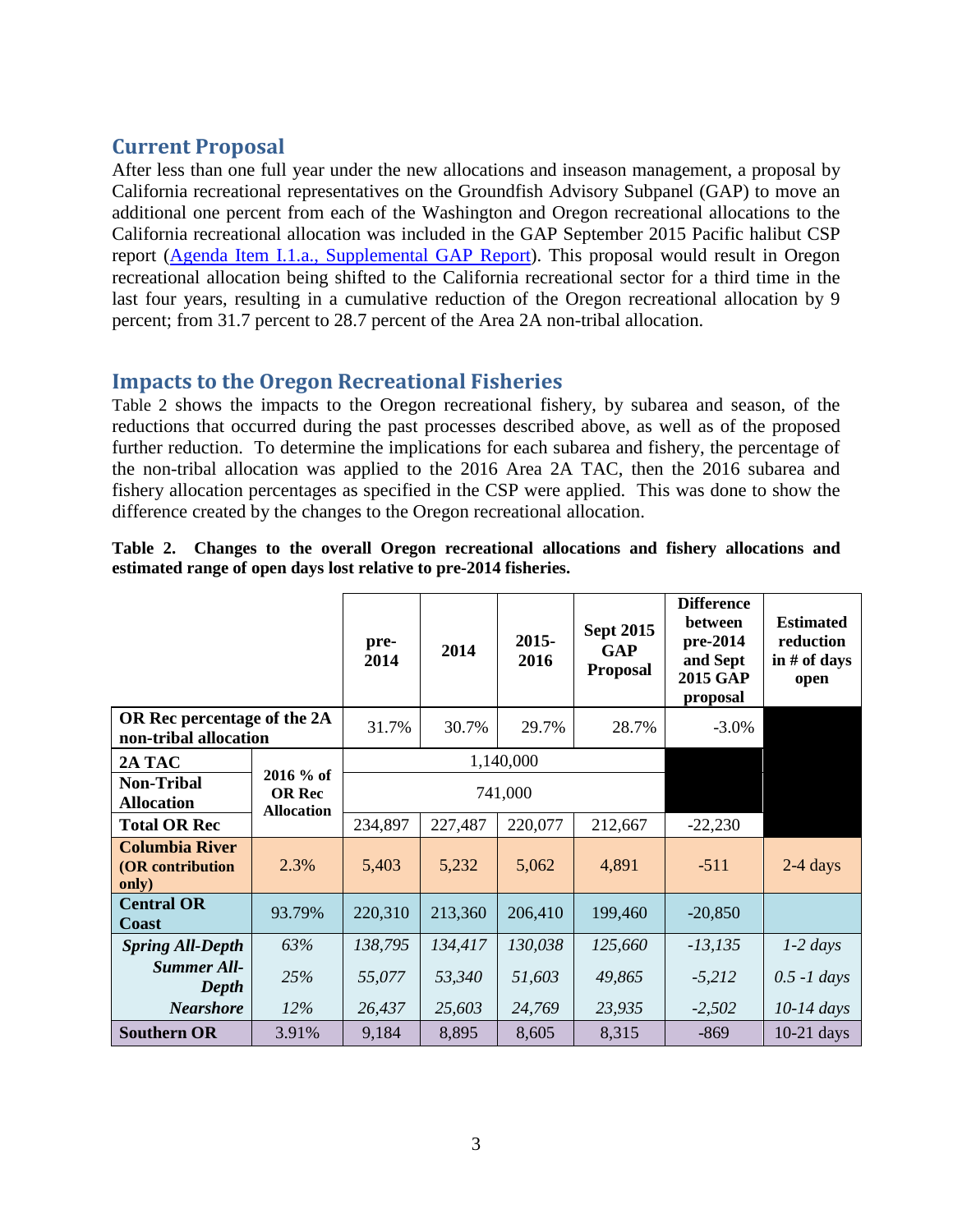As an example, the Central Oregon Coast Subarea, which receives 93.79 percent of the Oregon recreational allocation based on the 2016 CSP, would see a reduction in its allocation of 6,950 pounds, resulting in a net loss from the combined allocation changes (already occurred plus proposed) to this subarea of 20,850 pounds.

The Southern Oregon Subarea and Oregon's contribution to the Columbia River Subarea would see decreases of similar proportions. This net reduction would reduce the number of days each fishery is open by 1-14 days annually, which equates to an 11-16 percent reduction in the number of days available for halibut fishing opportunities off of Oregon.

## **Socioeconomic Impacts**

These decreases in the Oregon recreational allocation would have socioeconomic impacts to Oregon, specifically small, fishing-dependent coastal communities. The estimates below are based on the reduction from the pre-2014 Oregon recreational allocation (31.7 percent of the non-tribal allocation) to the proposed 2017 allocation (28.7 percent of the non-tribal allocation).

#### *Reduction in Angler Trips*

ODFW estimated the lost angler trips [\(Table 3\)](#page-3-0) from the allocation shifting that has already occurred and for the proposed shifting by using the methods described in a December 2014 report to the IPHC<sup>[1](#page-3-1)</sup>. This methodology projected that for every 100,000 pounds of Area 2A TAC that was reduced, 1,490 angler trips would be lost. Back-calculating what the equivalent TAC reduction would be based on a combined reduction to the Oregon recreational allocation of 22,230 pounds results in an equivalent TAC reduction of 119,164 pounds.

#### <span id="page-3-0"></span>**Table 3. Reduction in Angler Trips**

| Reduction<br>(lbs) |        | OR rec<br>percentage of<br>the non-tribal<br>allocation |  | Non-Tribal<br>percentage<br>of the<br><b>TAC</b> |     | Hypothetical<br><b>TAC</b><br>reduction<br>(lbs) | Lost<br>Angler<br><b>Trips</b> |  |
|--------------------|--------|---------------------------------------------------------|--|--------------------------------------------------|-----|--------------------------------------------------|--------------------------------|--|
| <b>Combined</b>    | 22,230 | 28.7%                                                   |  | 65.0%                                            | $=$ | 119,164                                          | 1,776                          |  |
| Previous Shifting  | 14,890 | 28.7%                                                   |  | 65.0%                                            | $=$ | 79,818                                           | 1,189                          |  |
| Proposed Shifting  | 7,340  | 28.7%                                                   |  | 65.0%                                            | $=$ | 39,346                                           | 586                            |  |

Applying 1,490 angler trips per 100,000 pounds of TAC, equates to 1,776 combined angler trips lost annually. Allocation shifting that has already occurred accounts for 1,189 lost angler trips. The proposed allocation shifting would be an additional 586 lost angler trips.

#### *Economic Value per Oregon Recreational Halibut Trip*

Economists commonly use angler expenditures (the money spent on trip-related expenses, e.g., fuel, lodging, tackle), to assess the economic contribution of recreational angler trips. It should be noted that angler expenditures are a conservative measure of value, as there are additional sources of value related to these trips such as indirect trip costs (e.g., boat purchases), secondary

<span id="page-3-1"></span> $\frac{1}{1}$ <http://www.dfw.state.or.us/MRP/finfish/halibut/docs/management/EconomicHalibutReport2014.pdf>